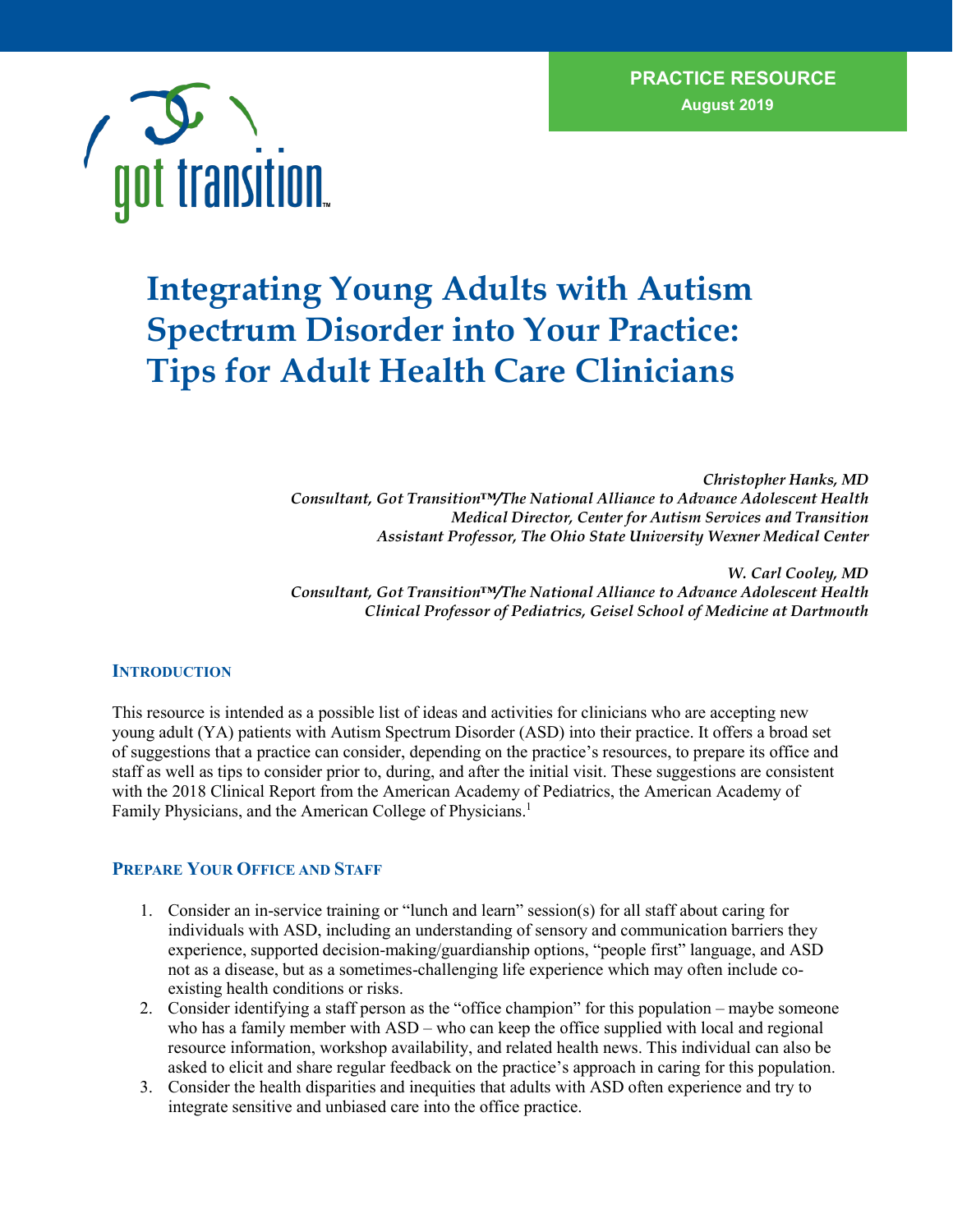- 4. With a YA with ASD or a parent/caregiver, organize a "walk-through" or "ride through in a wheelchair" of the office for all staff – from the parking lot through an entire hypothetical office visit – to understand the challenges that patients may experience and to ascertain areas for improving access.
- 5. Make linkages to local, state, and national family support resources such as Family-to-Family Health Information Centers (see #5 in Additional Practice Resources) available to patients and staff, for information about public benefits important to the health and well-being of all adults with ASD, such as Medicaid and Medicare, Social Security benefits, Section 8 housing benefits, and long-term developmental supports and services (case management, individual direct care workes, etc.).
- 6. Consider inviting a few YAs with ASD and parents/caregivers to participate in a focus group or a transition improvement process in your practice. Include discussion with them on how to engage individuals with ASD in all steps of medical care, including check-in/out and communication with the medical team both in the office and in between office visits.
- 7. Review coding and reimbursement options for health care transition services so the practice can improve payment for caring for this special population. 2
- 8. If the office is pursuing or maintaining National Committee for Quality Assurance (NCQA) medical home recognition, consider addressing health care transition.<sup>3</sup>

## **PRIOR TO THE FIRST VISIT**

- 1. Ask for a medical summary from previous clinicians(s), including recent care plans along with an adaptive care plan, if available, that aids in communication with YAs with ASD and their parents/caregivers, <sup>4</sup> active problem lists, medication lists, and health care transition readiness/ self-care assessment status. Even if the adult clinician is on the same EMR system as the referring clinician, a medical summary that was created with the YA and parent/caregiver should be requested and made available to the adult clinician.
- 2. Review the tools available in the Six Core Elements of Health Care Transition™ ("Integrating Young Adults into Adult Health Care<sup>5</sup>") found at **GotTransition.org** and consider adapting at least some of the core elements to this population's needs. For example:
	- a. Develop a transition policy or statement,<sup>6</sup> with input from YAs with ASD and their parents/caregivers, that describes your practice's approach to welcoming YAs and, if needed, their parents/caregivers. This can be shared with all staff and discussed with YAs and their parents/caregivers at their first visit.
	- b. Create an office registry<sup>7</sup> for new YAs with ASD in order to track individual progress related to health care transition, such as receipt of their current medical records, welcome and orientation to your practice, clarification of adult model of care and shared decision-making and, if not previously addressed, options for supported decision-making,<sup>8</sup> self-care assessment with goals and prioritized actions in plan of care,<sup>9</sup> and updated and shared medical summary and emergency care plan.<sup>10</sup> The registry can also be used to track the status of the population's health, preventive care status, and health risks.
	- c. Identify the clinicians in your practice who are interested in caring for YAs with ASD.
	- d. Develop a brief welcome letter<sup>11</sup> and frequently asked questions ( $FAQs$ ) about your practice with input from YAs with ASD and parents/caregivers, and post the content on your website.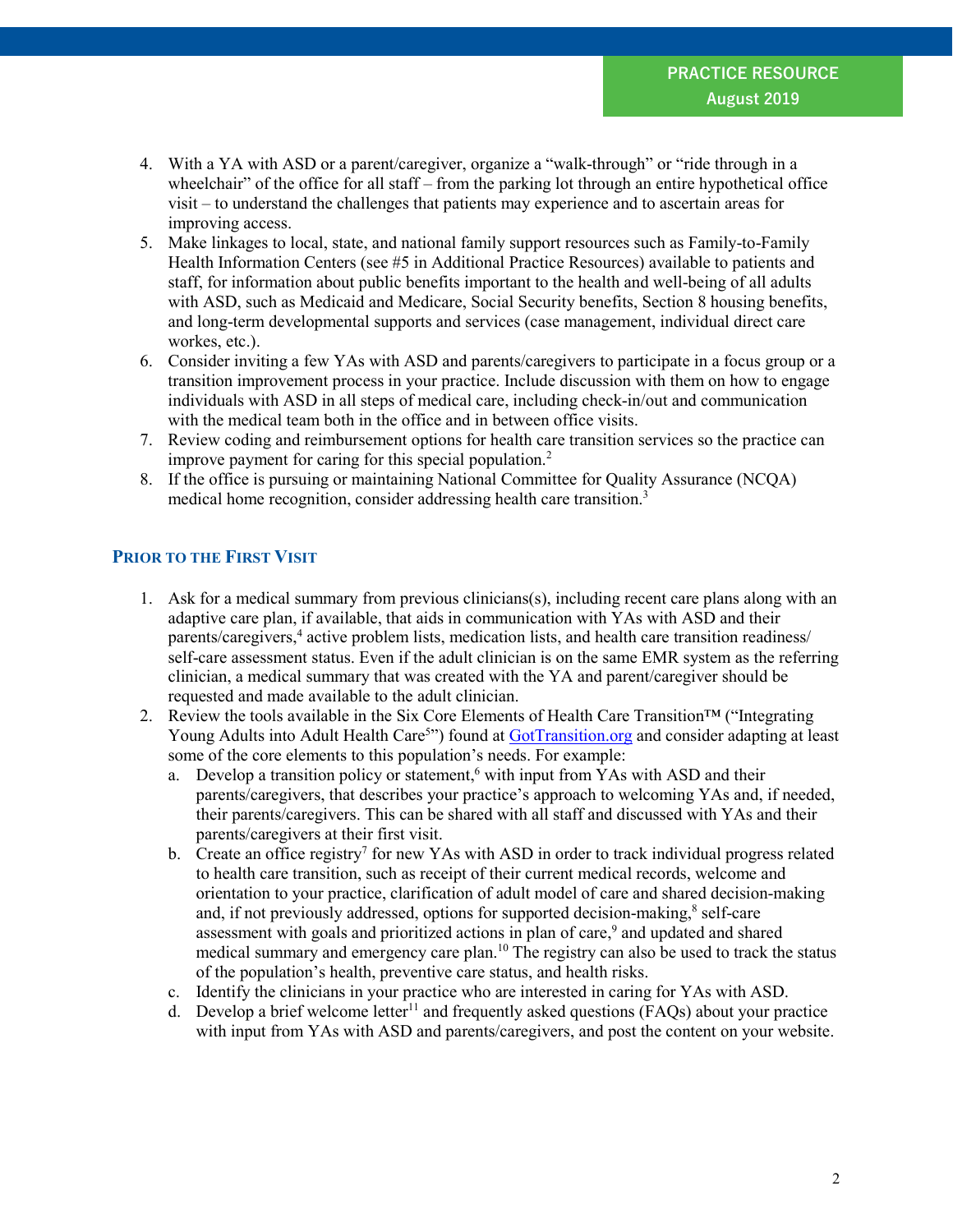## **PRACTICE RESOURCE August 2019**

- 3. Ask the pediatric clinician to send you information about the YA's specific ASD-related needs, including sensory challenges, barriers to accessing medical care and methods of caring for them that have been successful in the past.
- 4. Ascertain shared decision-making status and implications (guardianship, powers of attorney, and consent to share personal health information).
- 5. Ascertain the YA's preferred communication method if other than verbal speech and identify use of any other assistive technology to assist in communication. Recognize that individuals with ASD who use verbal communication may do so in atypical ways or with unexpected meanings.
- 6. Arrange for staff to inquire prior to the first visit if there are any special accommodations that will be necessary during the visit (see Sidebar).
- 7. Schedule adequate time for a successful first visit taking into consideration assistive devices for mobility and/or communication, presence of parents/caregivers and others, and need to orient the new patient to your practice and to adult health care in general. Understand that some patients with ASD may require several visits to accomplish the goals that might usually be met in one visit for other patients.
- 8. Explain to parents/caregivers accompanying the YA the importance that they are familiar with the YA's current health issues if the YA has difficulty sharing or understanding health information.

## **DURING THE VISIT**

- 1. Treat the patient as an adult regardless of communication ability or intellectual ability – greet the patient first, speak and direct questions to the patient even if a parent/caregiver provides responses. Encourage the highest level of involvement of the patient in their care. Assume competence.
- 2. Ascertain name, contact information, and role or relationship to the patient of any parent/caregiver(s), case manager(s), and other

individual(s) present at the visit as well as any key members of the patient's support system who are not present.

- 3. Explain what will happen during the visit and invite the parent/caregiver to "translate" if necessary.
- 4. Provide an orientation to the practice or clinic to the patient and parent/caregiver, including methods for 24/7 access to care, access to any electronic patient portal, process for prescription renewals and for referrals.
- 5. Offer the same quality and process of care that you would provide to a patient without ASD (all vital signs recorded, complete history obtained, complete physical examination conducted, same treatment recommendations delivered, all recommended preventive care and screening measures provided). At times, the elements of a process of care may require several office visits.

## POSSIBLE ACCOMMODATIONS FOR IMPROVED CARE

Some possible accommodations that may help individuals with ASD include:

- Bypassing the waiting room or utilizing a separate, less stimulating waiting area
- Dimming or turning off lights in exam rooms
- Waiting in their car until the doctor is ready to see them
- Bringing items that will comfort or distract them during the visit
- Delaying vital signs at intake until later in the visit if the patient does not tolerate them well
- Notifying patients prior to touching them
- Planning for a larger exam room (if available) or seating space for family members or other support personnel who may accompany the patient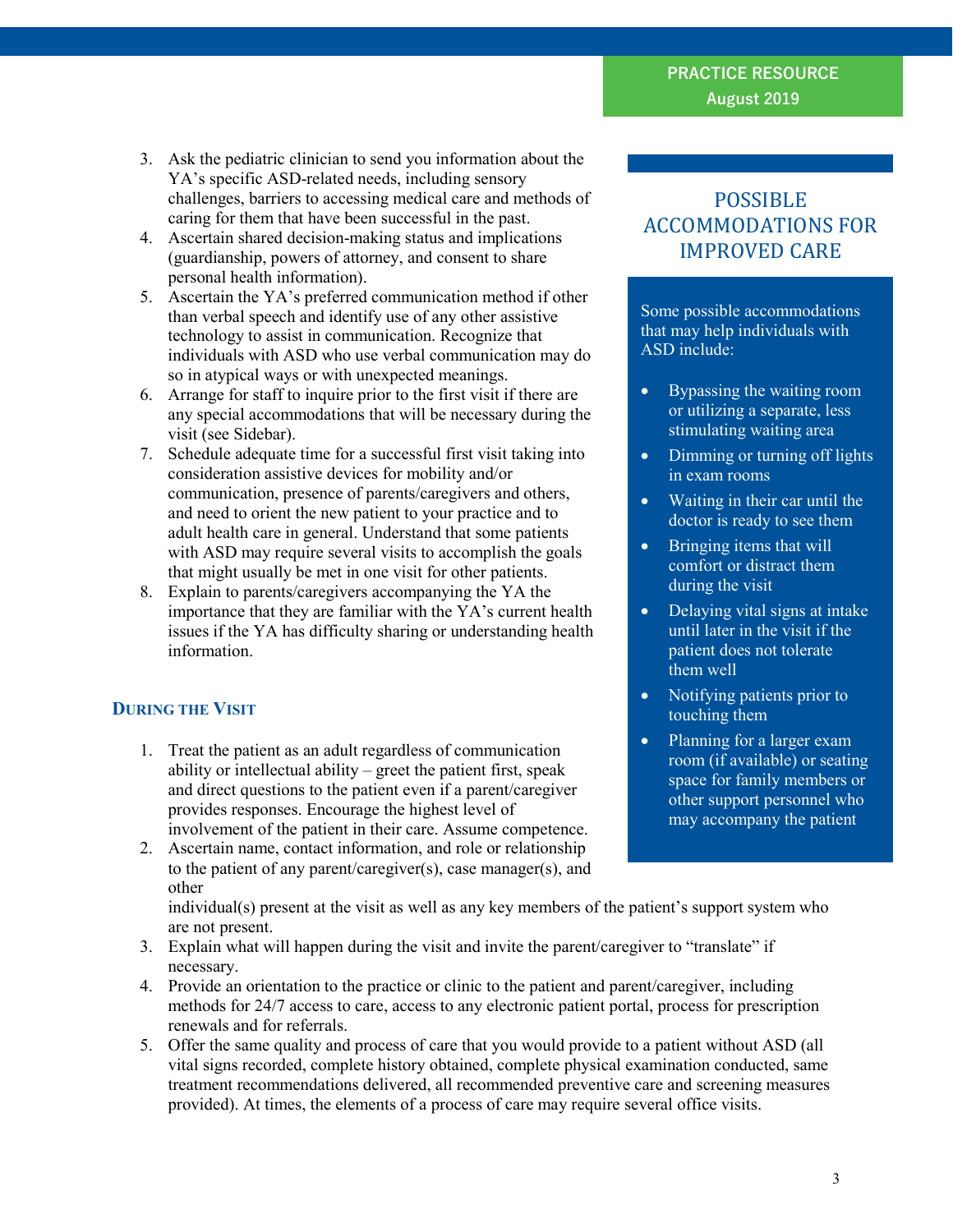- 6. Create or update the medical summary and emergency care plan and share with the YA and parent/caregiver. 10
- 7. Continue a process of offering an annual self-care assessment and discuss education strategies with the parent/caregiver so the YA gains the highest possible level of self-care skills.<sup>12</sup>
- 8. Practice with "anticipatory care" gradually exposing the patient to new or more challenging aspects of care, such as office-based procedures, genitourinary exams, and venipuncture with the understanding that even if not necessary now, many of these will become needed in the future. It can be helpful to ask the parent/caregiver what protocols have worked around procedures in the past if they have been challenging (e.g., venipuncture) and follow them.
- 9. Create or update a plan of care<sup>9</sup> including the needed skill building for the YAs to manage their health and health care and identify the status of and responsibility for action items.
- 10. Determine the status of all specialty care with respect to the process of transition from pediatric to adult specialists. Some specialty care may need to remain in the pediatric domain until appropriate adult specialists are identified. Additionally, some conditions that are managed by pediatric specialists may be managed by the adult primary care clinician. When referring, identify that this YA has ASD, and send information that includes any adaptations, accommodations, and communications strategies that you found helpful for this YA. Discuss what you are comfortable managing and what care will require the involvement of specialists.

## **AFTER THE VISIT**

- 1. Consider more frequent than annual visits even for someone without secondary chronic conditions to strengthen the relationship more quickly and to familiarize the patient with the office. The best care for any patient is relationship-based.
- 2. Review and record any accommodations needed and challenges experienced during the visit as well as ideas to overcome these challenges in future visits.
- 3. Consider a follow-up telephone call from a clinical office staff member to review plan of care, medications, and procedures for accessing the office.
- 4. Follow-up with the prior pediatric care clinician team to thank them for the referral, confirm that the patient has arrived in your care, clarify any questions arising from the visit, and ascertain availability of the pediatric care team for future "reverse consultations."
- 5. Consider a process for eliciting feedback about the first visit and the YA's and parent/caregiver's experience of the transition process from pediatric to adult care.<sup>13</sup>

*In Memoriam: Dr. Thomas Cheetham, co-author of the original version of this Tip Sheet, died on August 20, 2018. Dr. Cheetham was a family physician and former Deputy Commissioner for Health Services for the Tennessee Department of Intellectual and Developmental Disabilities. He was a major advocate for access and appropriate health care for adults with intellectual disabilities and an important contributor and advisor to the creation of the Vanderbilt University Toolkit cited above.*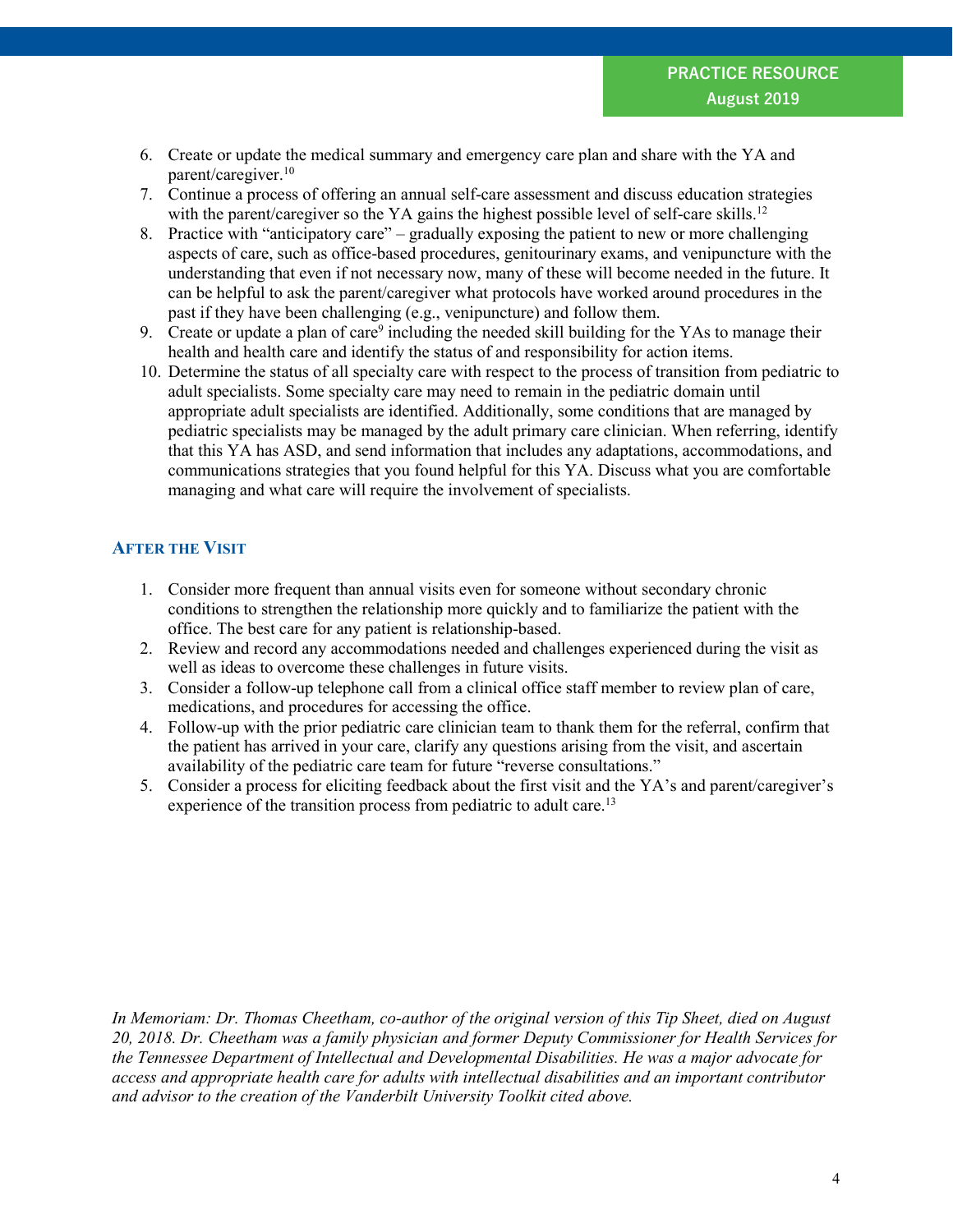#### **REFERENCES**

- 1. White PH, Cooley WC, Transitions Clinical Authoring Group, American Academy of Pediatrics, American Academy of Family Physicians, American College of Physicians. Supporting the health care transition from adolescence to adulthood in the medical home. *Pediatrics*. 2018;142(5).
- 2. 2019 Coding and Reimbursement Tip Sheet. gottransition.org/resourceGet.cfm?id=352.
- 3. Incorporating Pediatric-To-Adult Transition into NCQA Patient-Centered Medical Home Recognition. [gottransition.org/resourceGet.cfm?id=444.](https://www.gottransition.org/resourceGet.cfm?id=444)
- 4. Integrating Young Adults into Adult Health Care Full Package. [gottransition.org/resourceGet.cfm?id=212.](https://www.gottransition.org/resourceGet.cfm?id=212)
- 5. Liddle M, et al. A Collaborative Approach to Improving Health Care for Children With Developmental Disabilities. pediatrics.aappublications.org/content/142/6/e20181136.
- 6. Sample Young Adult Transition and Care Policy. gottransition.org/resourceGet.cfm?id=248.
- 7. Sample Transition Registry. [gottransition.org/resourceGet.cfm?id=250.](https://www.gottransition.org/resourceGet.cfm?id=250)
- 8. Guardianship and Alternatives for Decision-Making Support. [gottransition.org/resourceGet.cfm?id=17.](https://www.gottransition.org/resourceGet.cfm?id=17)
- 9. Sample Plan of Care. [gottransition.org/resourceGet.cfm?id=252.](https://www.gottransition.org/resourceGet.cfm?id=252)
- 10. Sample Medical Summary and Emergency Care Plan. [gottransition.org/resourceGet.cfm?id=253.](https://www.gottransition.org/resourceGet.cfm?id=253)
- 11. Sample Welcome and Orientation of Young Adults. [gottransition.org/resourceGet.cfm?id=251.](https://www.gottransition.org/resourceGet.cfm?id=251)
- 12. Sample Self-Care Assessment for Young Adults. [gottransition.org/resourceGet.cfm?id=255.](https://www.gottransition.org/resourceGet.cfm?id=255)
- 13. Sample Health Care Transition Feedback Survey Young Adults. [gottransition.org/resourceGet.cfm?id=256.](https://www.gottransition.org/resourceGet.cfm?id=256)

## **ADDITIONAL PRACTICE RESOURCES**

- 1. American College of Physicians' Pediatric to Adult Care Transition Initiative. [acponline.org/clinical-information/high-value-care/resources-for-clinicians/pediatric-to-adult-care](https://www.acponline.org/clinical-information/high-value-care/resources-for-clinicians/pediatric-to-adult-care-transitions-initiative/condition-specific-tools)[transitions-initiative/condition-specific-tools.](https://www.acponline.org/clinical-information/high-value-care/resources-for-clinicians/pediatric-to-adult-care-transitions-initiative/condition-specific-tools)
- 2. Healthcare for Adults with Intellectual and Developmental Disabilities: Toolkit for Primary Care Providers. [vkc.mc.vanderbilt.edu/etoolkit/.](https://vkc.mc.vanderbilt.edu/etoolkit/)
- 3. AASPIRE Healthcare Toolkit: Primary Care Resource for Adults on the Autism Spectrum and their Primary Care Providers. [autismandhealth.org/.](https://www.autismandhealth.org/)
- 4. National Resource Center for Supported Decision Making. [supporteddecisionmaking.org/.](http://supporteddecisionmaking.org/)
- 5. Family-to-Family Health Information Centers. [familyvoices.org/wp-content/uploads/2018/06/](http://familyvoices.org/wp-content/uploads/2018/06/F2FBrochure_1.20.16.pdf) [F2FBrochure\\_1.20.16.pdf.](http://familyvoices.org/wp-content/uploads/2018/06/F2FBrochure_1.20.16.pdf)